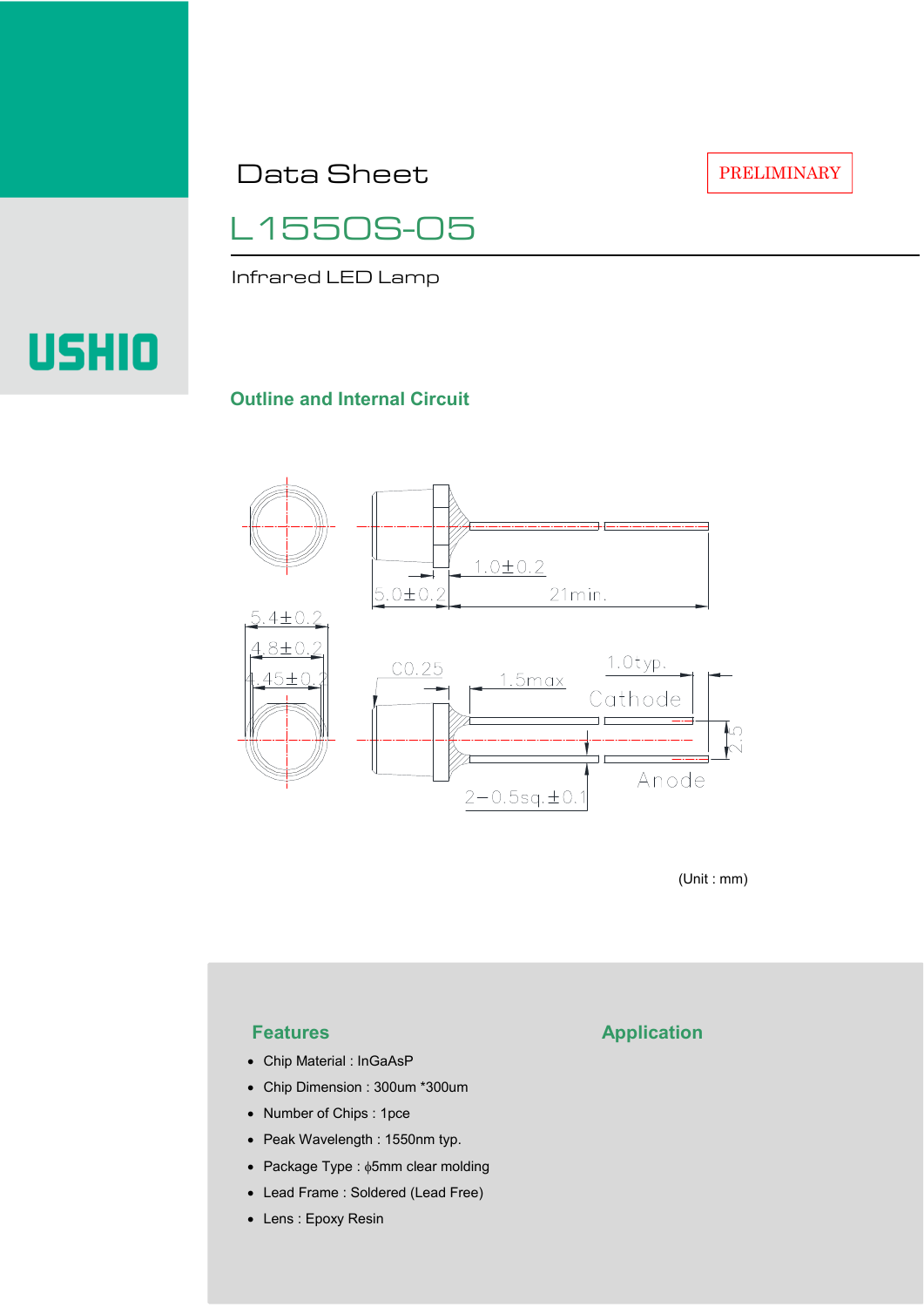

#### **Absolute Maximum Ratings (Tc=25°C)**

| <b>Item</b>                  | <b>Symbol</b> | <b>Ratings</b>  | <b>Unit</b> |
|------------------------------|---------------|-----------------|-------------|
| Power Dissipation            | <b>PD</b>     | 130             | mW          |
| <b>Forward Current</b>       | IF            | 100             | mA          |
| <b>Pulse Forward Current</b> | <b>IFP</b>    | 1000            | mA          |
| Reverse Voltage              | VR.           | $\overline{5}$  | $\vee$      |
| <b>Thermal Resistance</b>    | Rthja         | 250             | K/W         |
| Junction Temperature         | Tj            | 120             | $^{\circ}C$ |
| <b>Operating Temperature</b> | Topr          | $-40 \sim +100$ | $^{\circ}C$ |
| Storage Temperature          | Tstg          | $-40 - +100$    | $^{\circ}C$ |
| <b>Soldering Temperature</b> | <b>TSOL</b>   | 265             | $^{\circ}C$ |

‡Pulse Forward Current condition : Duty 1% and Pulse Width=10us.

‡Soldering condition : Soldering condition must be completed with 3 seconds at 265°C.

### **Optical and Electrical Characteristics (Tc=25°C)**

| <b>Parameter</b>            | <b>Symbol</b>  | <b>Min</b> | <b>Typ</b> | <b>Max</b> | <b>Unit</b> | <b>Test Condition</b> |
|-----------------------------|----------------|------------|------------|------------|-------------|-----------------------|
| Forward Voltage             | <b>VF</b>      |            | 0.9        | 1.3        | $\vee$      | IF=50mA               |
|                             | <b>VFP</b>     |            | 1.7        |            |             | $IFP=1A$              |
| <b>Total Radiated Power</b> | P <sub>O</sub> |            | 3.8        |            | mW          | $IF=50mA$             |
|                             |                |            | 21         |            |             | $IFP=1A$              |
| Radiant Intensity           | IE             |            | 8.7        |            | mW/sr       | $IF=50mA$             |
|                             |                |            | 48         |            |             | $IFP=1A$              |
| Peak Wavelength             | $\lambda p$    | 1500       |            | 1600       | nm          | $IF=50mA$             |
| Half Width                  | Δλ             |            | 120        |            | nm          | $IF=50mA$             |
| Viewing Half Angle          | $\theta$ 1/2   |            | ±35        |            | deg.        | $IF=50mA$             |
| <b>Rise Time</b>            | tr             |            | 30         |            | ns          | $IF=50mA$             |
| <b>Fall Time</b>            | tf             |            | 70         |            | ns          | $IF=50mA$             |

‡Radiated Power is measured by G8370-85.

‡Radiant Intensity is measured by Ando Optical Multi Meter AQ2140 & AQ2742.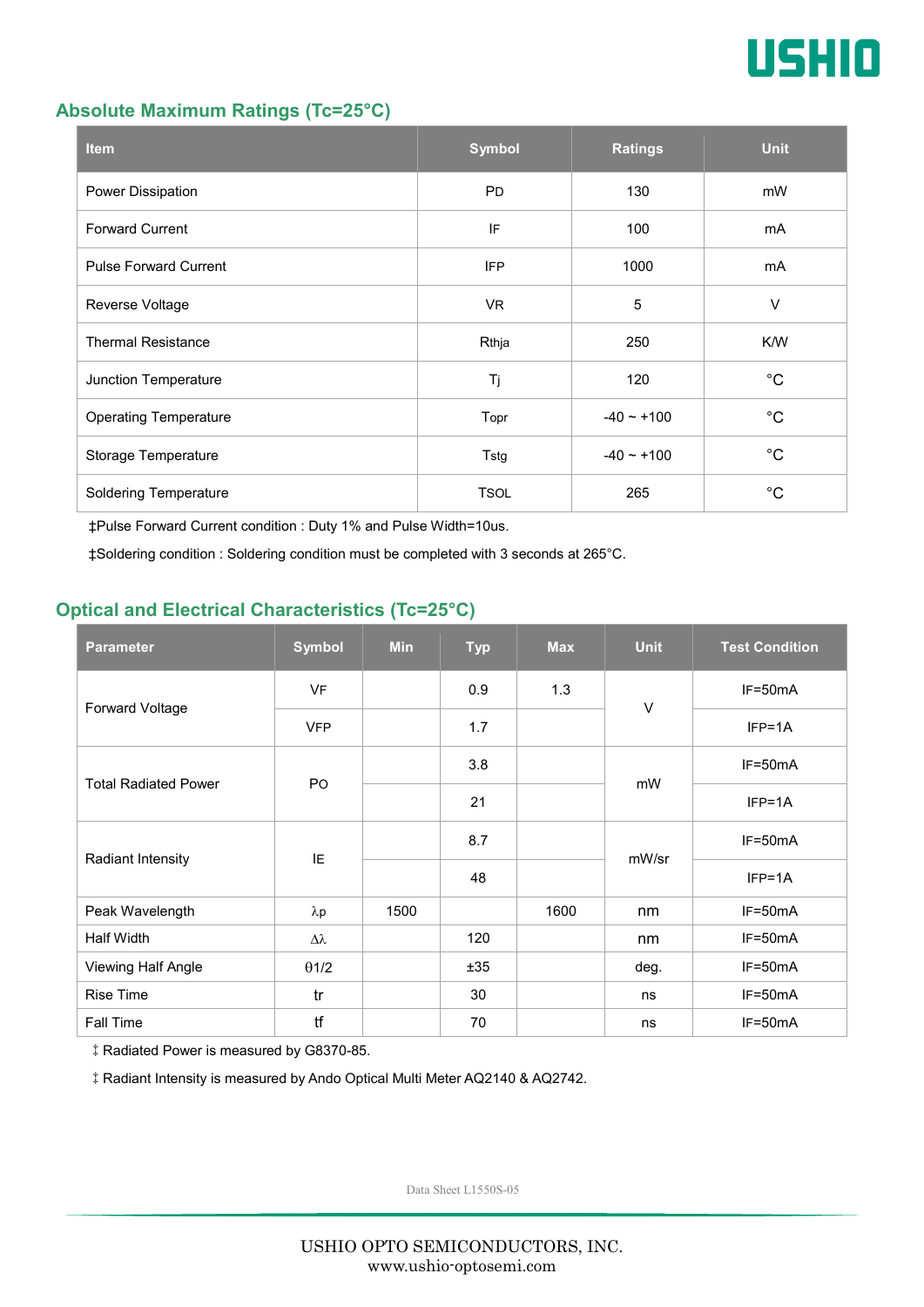

#### **Typical Characteristic Curves**

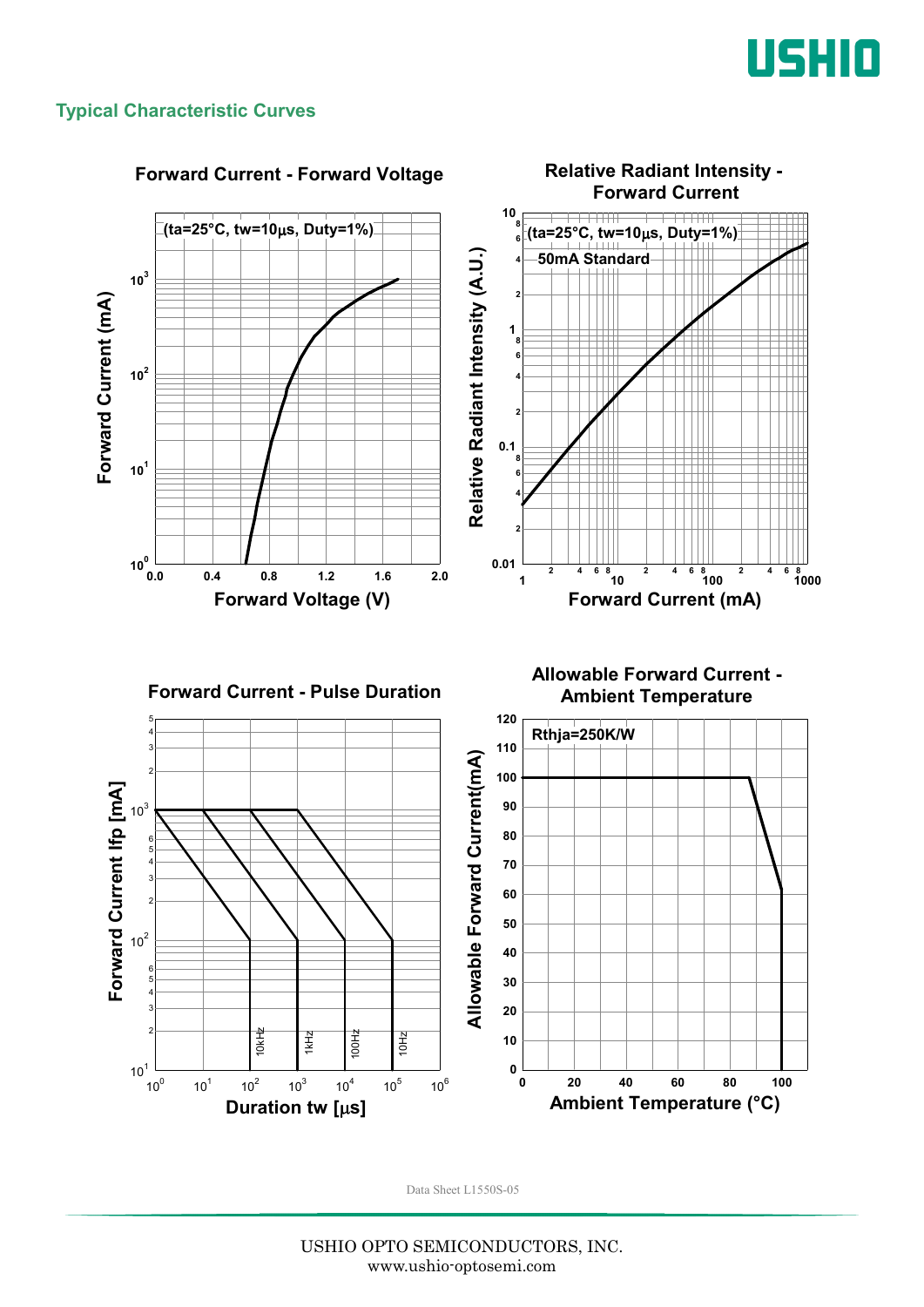



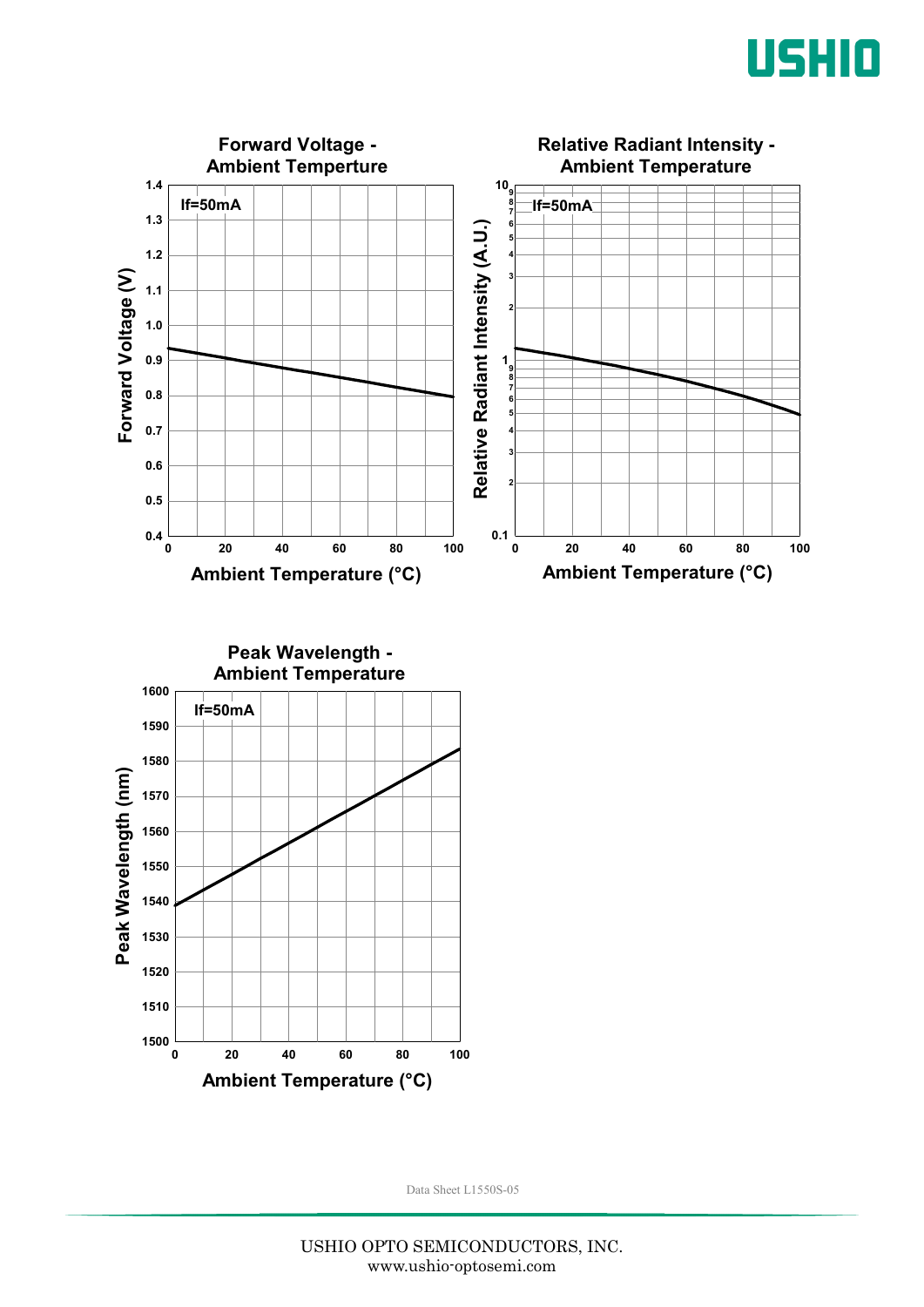